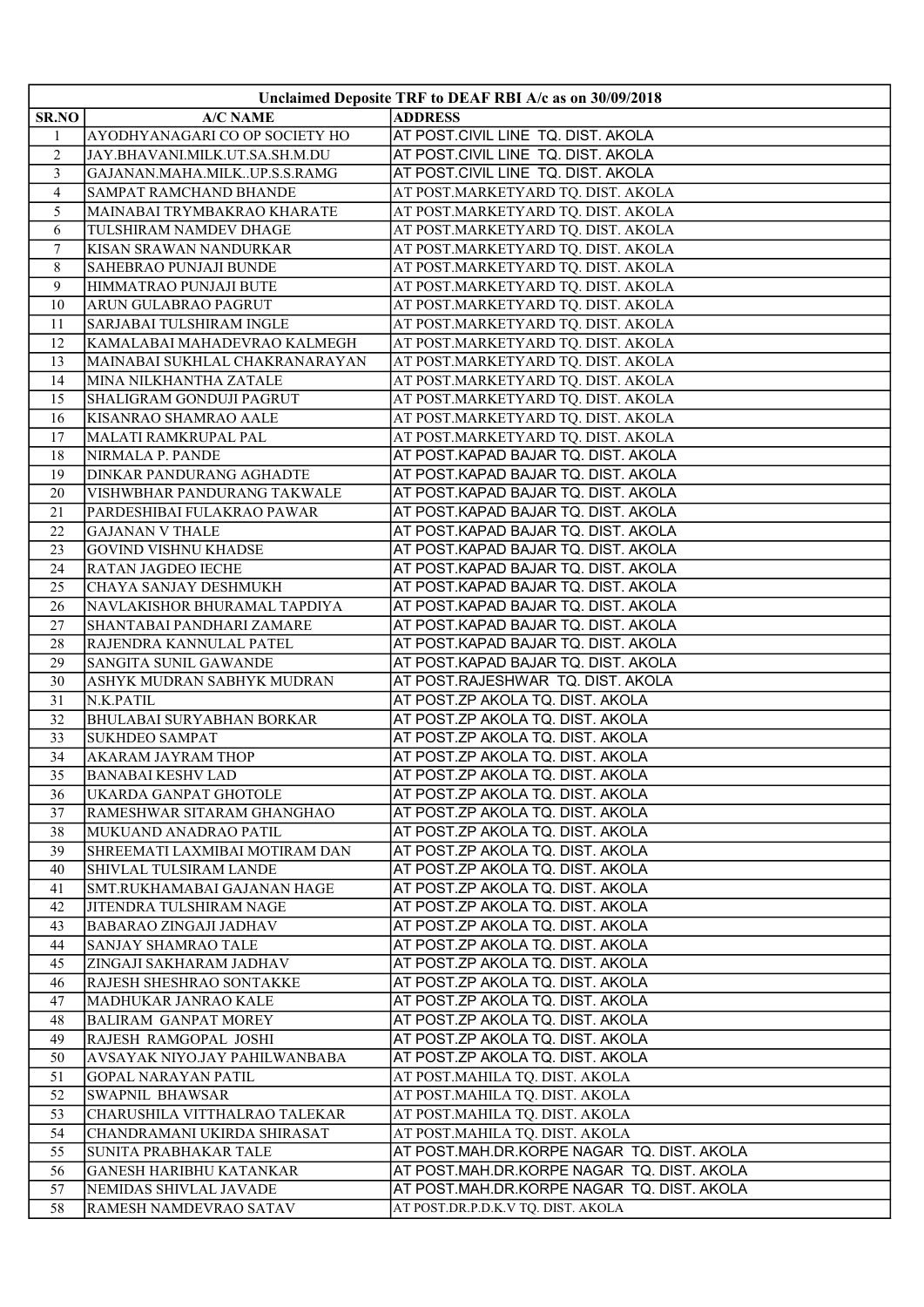| 59         | A. B. KUKDE                                            | AT POST.DR.P.D.K.V TQ. DIST. AKOLA                                           |
|------------|--------------------------------------------------------|------------------------------------------------------------------------------|
| 60         | RAJIYABI SHEKH HABIB                                   | AT POST.DR.P.D.K.V TQ. DIST. AKOLA                                           |
| 61         | ARCHANA RAJU DESHMUKH                                  | AT POST.DR.P.D.K.V TQ. DIST. AKOLA                                           |
| 62         | <b>BRIJIT A JEMS</b>                                   | AT POST DABKI ROAD TQ. DIST. AKOLA                                           |
| 63         | <b>SE RIYAJ SE JAFAR</b>                               | AT POST.BORGAO MANJU TQ. DIST. AKOLA                                         |
| 64         | KISHOR CINTAMAN GAWAI                                  | AT POST.BORGAO MANJU TQ. DIST. AKOLA                                         |
| 65         | KISHOR SUKHDEV PARDE                                   | AT POST.BORGAO MANJU TQ. DIST. AKOLA                                         |
| 66         | <b>RAMDAS DAGDU SABE</b>                               | AT POST.CHIKALGAON TQ. DIST. AKOLA                                           |
| 67         | <b>BHASKAR SAKHARAM LANDGE</b>                         | AT POST.CHIKALGAON TQ. DIST. AKOLA                                           |
| 68         | NILESH ABHIMANU SAVADEKAR                              | AT POST.GOREGAON TQ. DIST. AKOLA                                             |
| 69         | VARSHA VINAYAK LOTHE                                   | AT POST.RANPISE NAGAR TQ. DIST. AKOLA                                        |
| 70         | PUSHPALATA AMBADAS TAYADE                              | AT POST.RANPISE NAGAR TQ. DIST. AKOLA                                        |
| 71         | MADHAVRAO R. BHAKRE                                    | AT POST.RANPISE NAGAR TQ. DIST. AKOLA                                        |
| 72         | PRAMOD DAYANDEORAO KAUSAL                              | AT POST.RANPISE NAGAR TQ. DIST. AKOLA                                        |
| 73         | F.U.KHAN                                               | AT POST.RATANLAL PLOT TQ. DIST. AKOLA                                        |
| 74         | <b>GJANAN DYANDEW RAWTE</b>                            | AT POST.RATANLAL PLOT TQ. DIST. AKOLA                                        |
| 75         | <b>SHRIRAM SADU KAVALE</b>                             | AT POST.BARSHITAKLI TQ.BARSHITAKLI DIST. AKOLA                               |
| 76         | <b>BHIMARAO LAXAM BADGUDE</b>                          | AT POST.BARSHITAKLI TQ.BARSHITAKLI DIST. AKOLA                               |
| 77         | <b>SUKHADEV SITARMA INGALE</b>                         | AT POST.BARSHITAKLI TQ.BARSHITAKLI DIST. AKOLA                               |
| 78         | JANKIRAM SHITARAM TALKIT                               | AT POST.BARSHITAKLI TQ.BARSHITAKLI DIST. AKOLA                               |
| 79         | RAVINDRA MADHUKAR BHAWANE                              | AT POST.BARSHITAKLI TQ.BARSHITAKLI DIST. AKOLA                               |
| 80         | PRALHAD SHRIRAM MAHALLE                                | AT POST.BARSHITAKLI TQ.BARSHITAKLI DIST. AKOLA                               |
| 81         | EGS/ATE/MPSPZ.P.SHAALAPUNOTIBK                         | AT POST.BARSHITAKLI TQ.BARSHITAKLI DIST. AKOLA                               |
| 82         | KARUNESHWAR MAHARAJ PANI W.                            | AT POST.BARSHITAKLI TQ.BARSHITAKLI DIST. AKOLA                               |
| 83         | <b>SEVADASH PANI WAPAR CHELKA</b>                      | AT POST.BARSHITAKLI TQ.BARSHITAKLI DIST. AKOLA                               |
| 84         | HAUSABAI L MANKAR                                      | AT POST.PINJAR TQ.BARSHITAKLI DIST. AKOLA                                    |
| 85         | PARVATA NARAYAN INGLE                                  | AT POST.PINJAR TQ.BARSHITAKLI DIST. AKOLA                                    |
| 86         | SANPATH G UMBARKAR                                     | AT POST.PINJAR TQ.BARSHITAKLI DIST. AKOLA                                    |
| 87         | <b>SAYABAI N CHAKEKATR</b>                             | AT POST.PINJAR TQ.BARSHITAKLI DIST. AKOLA                                    |
| 88         | RAMESH P KATKE                                         | AT POST.PINJAR TQ.BARSHITAKLI DIST. AKOLA                                    |
|            |                                                        |                                                                              |
| 89         | MAHDEV M MURUMKAR                                      | AT POST.KANEHARI SARAP TQ.BARSHITAKLI DIST. AKOLA                            |
| 90         | PRAMILA KESHAVRAO PUNDKAR                              | AT POST.AKOT MAIN TQ.AKOT DIST. AKOLA                                        |
| 91         | DADARAO BAPURAO SAWARKAR                               | AT POST.AKOT MAIN TQ.AKOT DIST. AKOLA                                        |
| 92         | <b>DEVIDAS PUNJAJI HADOLE</b>                          | AT POST.AKOT MAIN TQ.AKOT DIST. AKOLA                                        |
| 93         | MANORAMA PANJABRAO KALE                                | AT POST.AKOT MAIN TQ.AKOT DIST. AKOLA                                        |
| 94         | PAWEJKHA AFAJALKHA                                     | AT POST.AKOT MAIN TQ.AKOT DIST. AKOLA                                        |
| 95         | KRUSHNADARPAN S.S.M.B.G. WAAI                          | AT POST.AKOT MAIN TQ.AKOT DIST. AKOLA                                        |
| 96         | <b>SHE AMAD SHE SUMAN</b>                              | AT POST.AKOT CITY TQ.AKOT DIST. AKOLA                                        |
| 97         | VITTAL R. KULAT                                        | AT POST.AKOT NARSINGH MANDIR TQ.AKOT DIST. AKOLA                             |
| 98         | BABARAO VITTALRAO AAKHARE                              | AT POST.CHOHHATA BAZAR TQ.AKOT DIST. AKOLA                                   |
| 99         | DAMODHAR BHOKAJI MHALE                                 | AT POST.HIWARKHED TQ.TELHARA DIST. AKOLA                                     |
| 100        | VITHAL PANDHRI BHAD                                    | AT POST.HIWARKHED TQ.TELHARA DIST. AKOLA                                     |
| 101        | KASTURABAI YASHWANT KHARODE                            | AT POST.BELKHED TQ.TELHARA DIST. AKOLA                                       |
| 102        | PRINC Z P PRAY MAR SCH SIRSOLI                         | AT POST.ADGAON TQ.TELHARA DIST. AKOLA                                        |
| 103        | AJAY RAMBHAUAPPA BHUSARI                               | AT POST.BALAPUR TQ.BALAPUR DIST. AKOLA                                       |
| 104        | NARAYAN TUKARAM AKHARE                                 | AT POST.BALAPUR TQ.BALAPUR DIST. AKOLA                                       |
| 105        | MANGALA PRABHAKAR MANDAVGANE                           | AT POST.BALAPUR TQ.BALAPUR DIST. AKOLA                                       |
| 106        | M AMINODIN M NIJAMODIN                                 | AT POST.BALAPUR TQ.BALAPUR DIST. AKOLA                                       |
| 107        | SACHIV.GRA.TAKALI.GAT.ADHI.                            | AT POST.BALAPUR TQ.BALAPUR DIST. AKOLA                                       |
| 108<br>109 | SEVA CO SOCIETY BELURA KD<br><b>GANGARAM J KHODAKE</b> | AT POST.WADEGAON TQ.BALAPUR DIST. AKOLA                                      |
| 110        | PUTABAI BALIRAM KARANGLE                               | AT POST.NIMBA TQ.BALAPUR DIST. AKOLA<br>AT POST.VYALA TQ.BALAPUR DIST. AKOLA |
| 111        | SUDHIR D. DESHMUKH                                     | AT POST VYALA TQ BALAPUR DIST. AKOLA                                         |
| 112        | RUPALI M. RAUT                                         | AT POST. VYALA TQ. BALAPUR DIST. AKOLA                                       |
| 113        | KAMLABAI DEVRAO GAWANDE                                | AT POST.PATUR TQ.PATUR DIST. AKOLA                                           |
| 114        | SHALIGRAM BALIRAM WYAWHARE                             | AT POST PATUR TQ PATUR DIST. AKOLA                                           |
| 115        | PUNDALIK SIDUJI SARDAR                                 | AT POST.PATUR TQ.PATUR DIST. AKOLA                                           |
| 116        | KUKARABAI UKKARDA INGLE                                | AT POST.PATUR TQ.PATUR DIST. AKOLA                                           |
| 117        | YASHWANT DARBAR UPARWAT                                | AT POST PATUR TQ PATUR DIST. AKOLA                                           |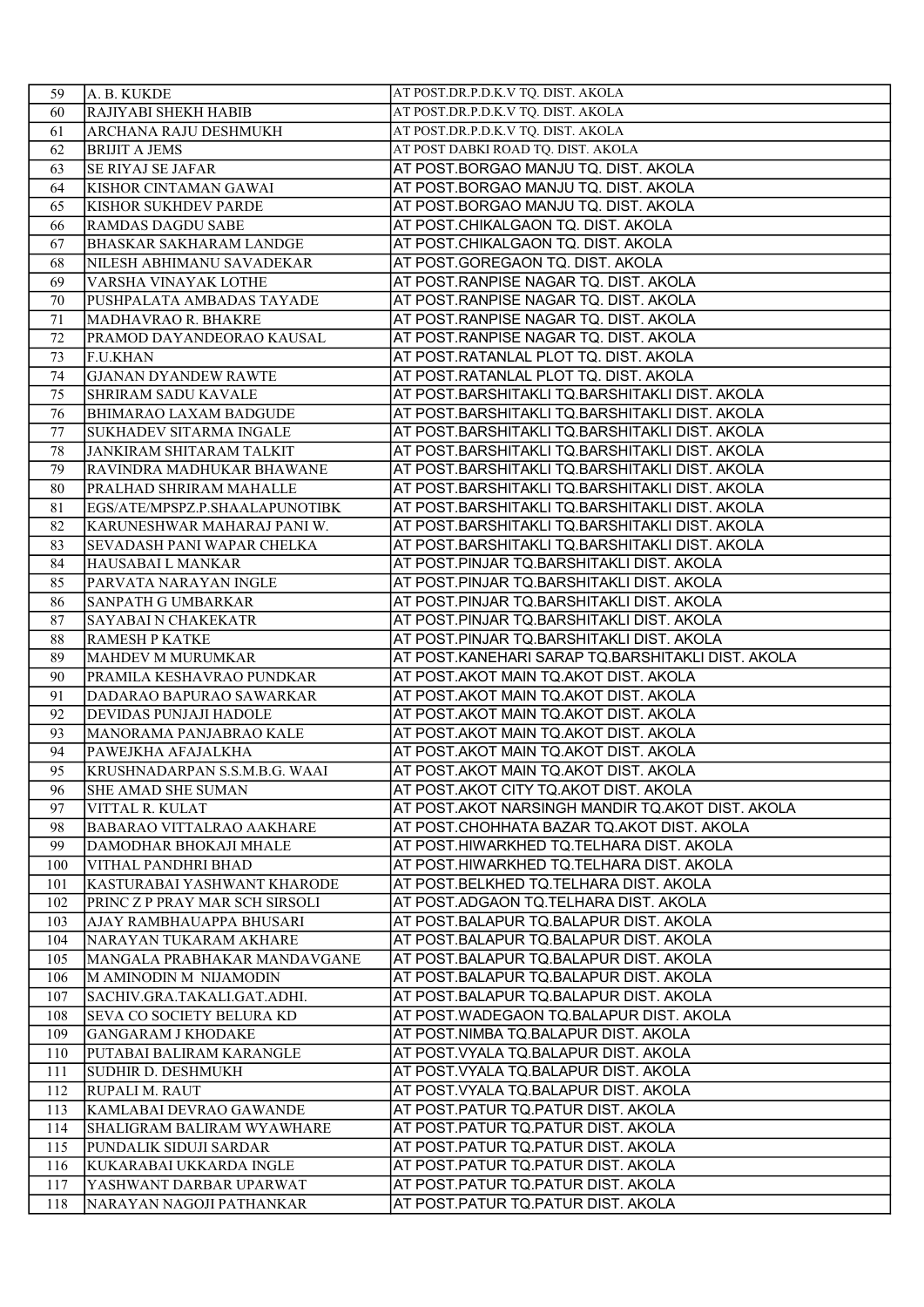| 119        | <b>BAHERABI SHE AMJAT</b>                               | AT POST.PATUR TQ.PATUR DIST. AKOLA                                               |
|------------|---------------------------------------------------------|----------------------------------------------------------------------------------|
| 120        | SHAIKJ.FATRU SHAIKH YASIN                               | AT POST PATUR TQ PATUR DIST. AKOLA                                               |
| 121        | CHANDBI DUOLATKHA                                       | AT POST PATUR TQ PATUR DIST. AKOLA                                               |
| 122        | <b>KISAN NATHU SURWADE</b>                              | AT POST.PATUR TQ.PATUR DIST. AKOLA                                               |
| 123        | <b>SAJANABAI S PATODE</b>                               | AT POST PATUR TQ PATUR DIST. AKOLA                                               |
| 124        | CANDSHA NABISHA                                         | AT POST PATUR TQ PATUR DIST. AKOLA                                               |
| 125        | PARVATABAI ONKAAR SURWAADE                              | AT POST.PATUR TQ.PATUR DIST. AKOLA                                               |
| 126        | TUKDABAI RANGLAL CARATE                                 | AT POST PATUR TQ PATUR DIST. AKOLA                                               |
| 127        | SHANKAR ONKAAR GHEGHATE                                 | AT POST PATUR TQ PATUR DIST. AKOLA                                               |
| 128        | LAXAMIBAI SHAMRAO INGALE                                | AT POST PATUR TQ PATUR DIST. AKOLA                                               |
| 129        | <b>GUNFABAI SHIVRAM KHANDERAO</b>                       | AT POST.PATUR TQ.PATUR DIST. AKOLA                                               |
| 130        | GITABAI RAMCHANDRA KHANDERAO                            | AT POST PATUR TQ PATUR DIST. AKOLA                                               |
| 131        | TUKARAM NAGO BORKAR                                     | AT POST PATUR TQ PATUR DIST. AKOLA                                               |
| 132        | <b>SHOBHA DATTA KAVALE</b>                              | AT POST.PATUR TQ.PATUR DIST. AKOLA                                               |
| 133        | JAGANNATH SRAWAN RAUT                                   | AT POST.PATUR TQ.PATUR DIST. AKOLA                                               |
| 134        | SYED AHAMAD SYED AYUB                                   | AT POST.PATUR TQ.PATUR DIST. AKOLA                                               |
| 135        | PRAKASH BHAGORAO NAPTE                                  | AT POST.PATUR TQ.PATUR DIST. AKOLA                                               |
| 136        | <b>SHESHARAO RAJARAM TALE</b>                           | AT POST.CHANNI TQ.PATUR DIST. AKOLA                                              |
| 137        | MADHUKAR VISHNATH GAIKWAD                               | AT POST.AALEGAO TQ.PATUR DIST. AKOLA                                             |
| 138        | GOWARDHANDAS KASHIRAMJI RATHI                           | AT POST.MURTIZAPUR MAIN TQ.MURTIZAPUR DIST. AKOLA                                |
| 139        | M S PATHAK                                              | AT POST.MURTIZAPUR MAIN TQ.MURTIZAPUR DIST. AKOLA                                |
| 140        | PUSHPA JOSEF DHOKE                                      | AT POST.MURTIZAPUR MAIN TQ.MURTIZAPUR DIST. AKOLA                                |
| 141        | <b>DINKAR GANESHRAO DESHMUKH</b>                        | AT POST.MURTIZAPUR MAIN TQ.MURTIZAPUR DIST. AKOLA                                |
| 142        | S. P. PATIL                                             | AT POST.MURTIZAPUR MAIN TQ.MURTIZAPUR DIST. AKOLA                                |
| 143        | A. J PAPADKAR                                           | AT POST.MURTIZAPUR MAIN TQ.MURTIZAPUR DIST. AKOLA                                |
| 144        | KALPANA BHA TALE                                        | AT POST.MURTIZAPUR MAIN TQ.MURTIZAPUR DIST. AKOLA                                |
| 145        | DHANESHAVAR NAMDEV RAHUT                                | AT POST.MURTIZAPUR MAIN TQ.MURTIZAPUR DIST. AKOLA                                |
| 146        | MANGALA DALPAT MOHOD                                    | AT POST.MURTIZAPUR MARKET YARD TQ.MURTIZAPUR DIST. AKOLA                         |
| 147        | <b>J.P.SHALA GAZIPUR</b>                                | AT POST.MURTIZAPUR MARKET YARD TQ.MURTIZAPUR DIST. AKOLA                         |
| 148        | SMITA SHRIKRUSHNA CHARHATE                              | AT POST.MURTIZAPUR CITY TQ.MURTIZAPUR DIST. AKOLA                                |
| 149        | MUKESH VITTHALDAS CHANDAK                               | AT POST.KARANJA MAIN.TQ.KARANJA DIST. WASHIM                                     |
| 150        | <b>SAMMIP SURESH KANNAW</b>                             | AT POST.KARANJA MAIN.TQ.KARANJA DIST. WASHIM                                     |
| 151        | R W MAHALLE                                             | AT POST.KARANJA MAIN.TQ.KARANJA DIST. WASHIM                                     |
| 152        | MANORAMABAI BANDUJI MANWAR                              | AT POST.KARANJA MAIN.TQ.KARANJA DIST. WASHIM                                     |
| 153        | RAMU DHANUSINGH PAWAR                                   | AT POST.KARANJA MAIN.TQ.KARANJA DIST. WASHIM                                     |
| 154        | HASINA BI NURSHAHA                                      | AT POST.KARANJA MAIN.TQ.KARANJA DIST. WASHIM                                     |
|            |                                                         |                                                                                  |
| 155        | BHAYJI SW. SH. BA. GAT DARVHA                           | AT POST.KARANJA MAIN.TQ.KARANJA DIST. WASHIM                                     |
| 156        | JAY.S.DUDHA.U.SAH.S.                                    | AT POST.KARANJA MAIN.TQ.KARANJA DIST. WASHIM                                     |
| 157        | RASTRIYA GRAMIN SUDHAR NIDHI                            | AT POST.KAMARGAON.TQ.KARANJA DIST. WASHIM                                        |
| 158        | RADHABAI NAMDEV CHAVHAN                                 | AT POST.WANOJA .TQ MANGRULPIR DIST. WASHIM                                       |
| 159        | ASHAVINI BHALCHANDRA RAUT                               | AT POST.WANOJA .TQ MANGRULPIR DIST. WASHIM                                       |
| 160        | DAYARAM CHANDUSHIN RATHOD                               | AT POST.MANORA .TQ MANORA DIST. WASHIM                                           |
| 161        | KISAN JAYSHING BHAD                                     | AT POST.MANORA .TQ MANORA DIST. WASHIM                                           |
| 162        | PARVATI UTTAM MASANKAR                                  | AT POST.MANORA .TQ MANORA DIST. WASHIM                                           |
| 163        | ASHATAI MADUKAR DAREKAR                                 | AT POST.MANORA .TQ MANORA DIST. WASHIM                                           |
| 164        | KUNDLIK SURYBHAN PUND                                   | AT POST.MANORA .TQ MANORA DIST. WASHIM                                           |
| 165        | VISHNU SAKARAM KHODE                                    | AT POST.MANORA .TQ MANORA DIST. WASHIM                                           |
| 166        | <b>B G RAUT</b>                                         | AT POST.MANORA .TQ MANORA DIST. WASHIM                                           |
| 167        | <b>BABUSING SHYAMRAO CHAVAN</b>                         | AT POST.MANORA .TQ MANORA DIST. WASHIM                                           |
| 168        | LAXMAN VAGJI                                            | AT POST.MANORA .TQ MANORA DIST. WASHIM                                           |
| 169        | RAVINDRA NARAYAN THAKARE                                | AT POST.MANORA .TQ MANORA DIST. WASHIM                                           |
| 170        | VISHNATH NAGOJI THAKRE                                  | AT POST.MANORA .TQ MANORA DIST. WASHIM                                           |
| 171<br>172 | LAPIBAI DHANSHING RATHOD                                | AT POST.MANORA .TQ MANORA DIST. WASHIM                                           |
| 173        | SHANKARRAO NARYANRAO INGOLE<br>RUKHMABAI LAXMAN CHAVHAN | AT POST.MANORA .TQ MANORA DIST. WASHIM<br>AT POST.MANORA .TQ MANORA DIST. WASHIM |
| 174        | CHAYABAI RAMVILAS MANDHANE                              | AT POST.MANORA .TQ MANORA DIST. WASHIM                                           |
| 175        | SANDIP SUDHAKAR RAUT                                    | AT POST.MANORA .TQ MANORA DIST. WASHIM                                           |
| 176        | ANANDA JAYRAM RATHOD                                    | AT POST.MANORA .TQ MANORA DIST. WASHIM                                           |
| 177        | SHRIKRUSHNA NATTHU KALE                                 | AT POST.MANORA .TQ MANORA DIST. WASHIM                                           |